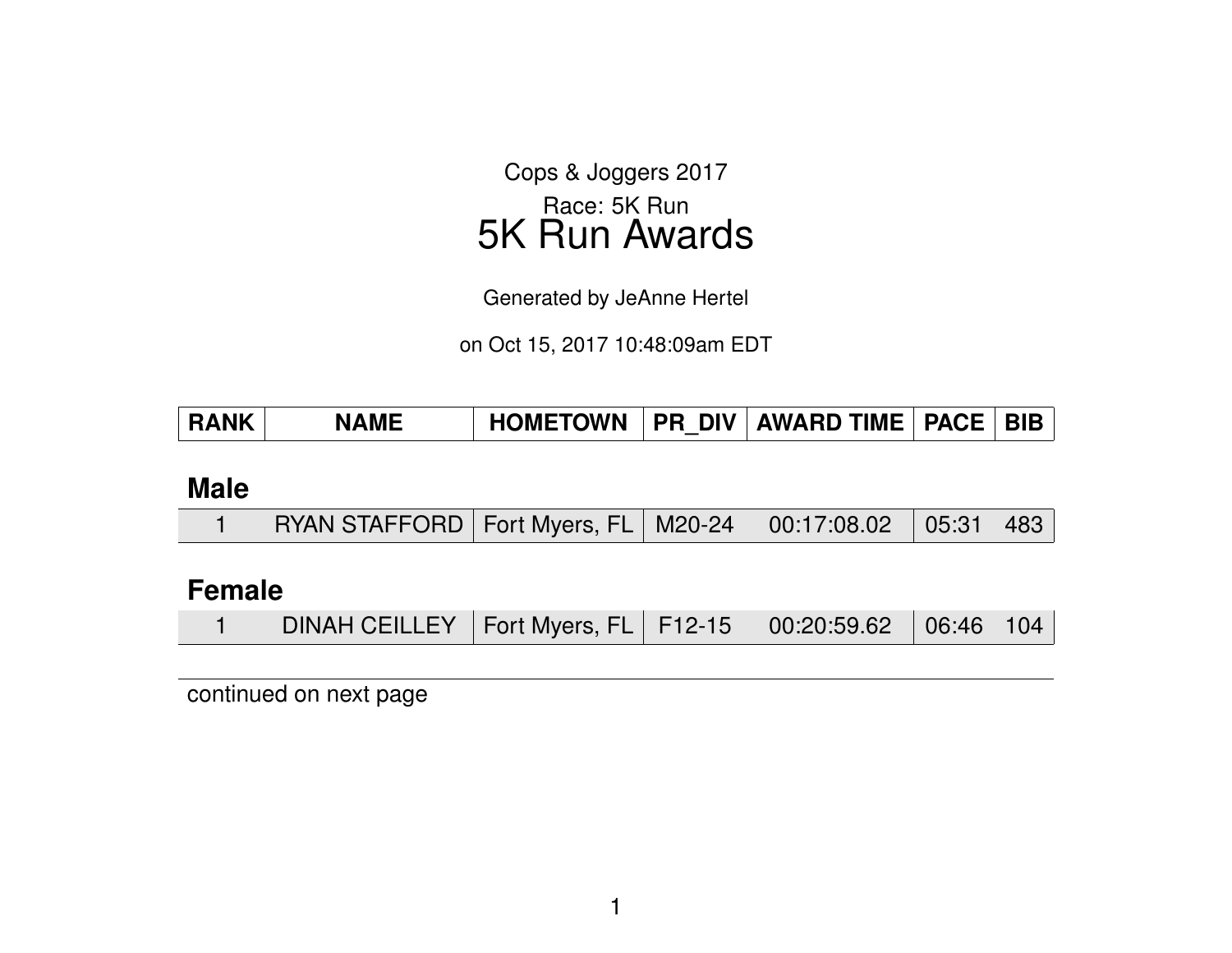| <b>RANK</b> | <b>NAME</b>         | <b>HOMETOWN</b> |        | <b>PR DIV   AWARD TIME   PACE  </b> |       | <b>BIB</b> |
|-------------|---------------------|-----------------|--------|-------------------------------------|-------|------------|
|             | <b>Male Masters</b> |                 |        |                                     |       |            |
|             | <b>JOHN HARRIS</b>  | Fort Myers, FL  | M50-54 | 00:19:52.50                         | 06:24 | 485        |

#### **Female Masters**

|  | <b>ALEX GEMMA</b> | -. US | F40-44 | $00:22:14.51$ 07:10 99 |  |  |
|--|-------------------|-------|--------|------------------------|--|--|
|--|-------------------|-------|--------|------------------------|--|--|

#### **Male Grand Masters**

| $\bigcap$ INI I IA DDIO<br><del>JUNITANNO</del>            | Fort Myers, FL | <sup>∣</sup> <del>M50-54</del> ∣ | <del>00:19:52.50</del> | . <del>06:24</del> ∣ <del>485</del> ∣ |  |
|------------------------------------------------------------|----------------|----------------------------------|------------------------|---------------------------------------|--|
| JOSE VELAZQUEZ   Lehigh Acres, FL   M50-54     00:20:51.23 |                |                                  |                        | $\mid$ 06:43 $\mid$ 431               |  |

#### **Female Grand Masters**

|  | BETH MUTTER   Cape Coral, FL   F50-54   00:25:43.47   08:18   151 |  |  |  |  |  |
|--|-------------------------------------------------------------------|--|--|--|--|--|
|--|-------------------------------------------------------------------|--|--|--|--|--|

## **Male Senior Grand Master**

|  | <b>JOHN BATES</b> | Captiva, FL | M65-69 | $\vert$ 00:24:50.24 $\vert$ 08:00   464 |  |  |
|--|-------------------|-------------|--------|-----------------------------------------|--|--|
|--|-------------------|-------------|--------|-----------------------------------------|--|--|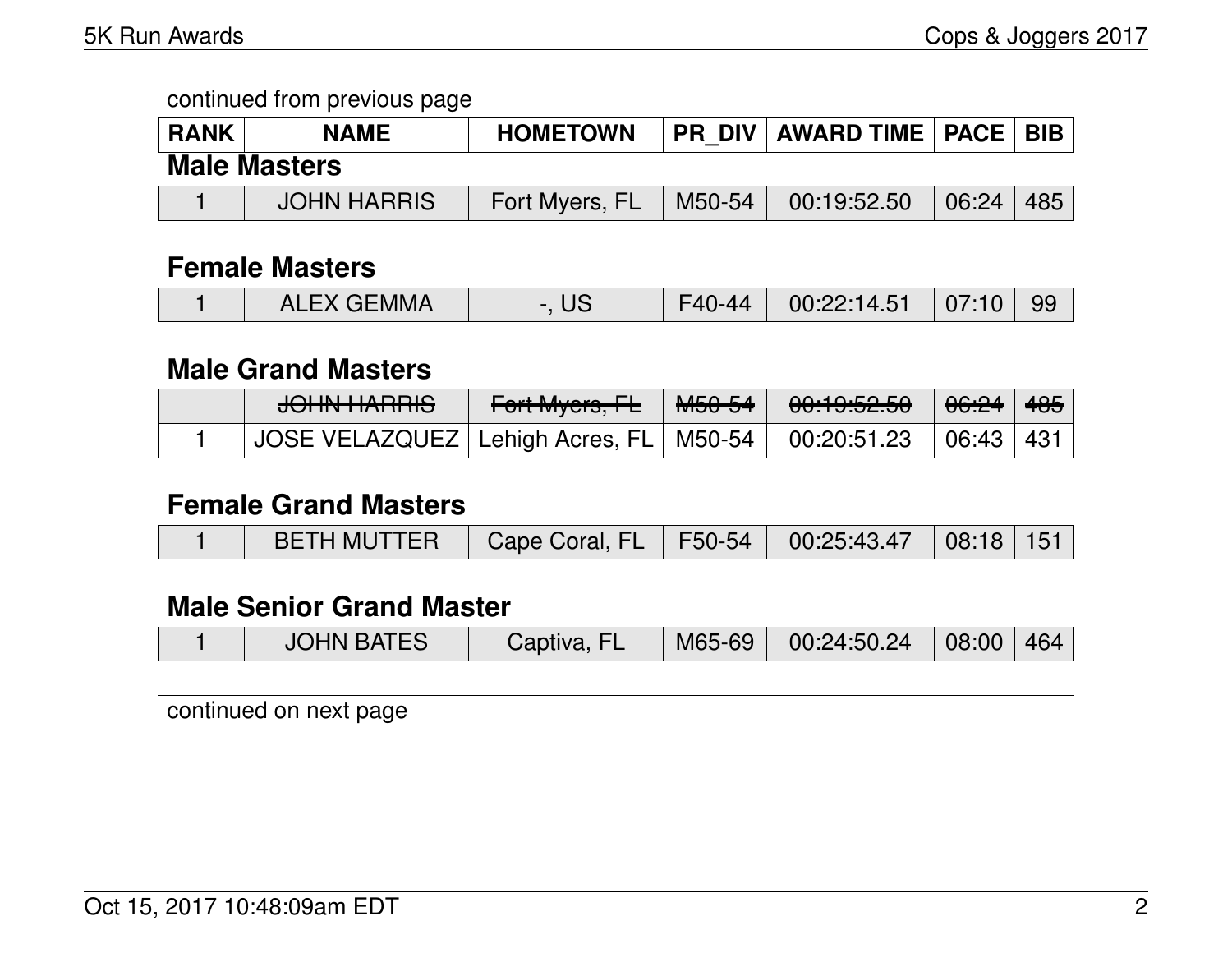| <b>RANK</b>                        | <b>NAME</b>            | <b>HOMETOWN</b>           |  | <b>PR DIV AWARD TIME   PACE   BIB  </b> |       |  |  |  |
|------------------------------------|------------------------|---------------------------|--|-----------------------------------------|-------|--|--|--|
| <b>Female Senior Grand Masters</b> |                        |                           |  |                                         |       |  |  |  |
|                                    | <b>FRANCINE GOLDEN</b> | Lehigh Acres, FL   F60-64 |  | 00:29:47.77                             | 09:37 |  |  |  |

# **M1-11**

| <b>PHILLIP HULLEY-BUCZNY</b> | Fort Myers, FL | $M1-11$   | $\mid$ 00:23:18.16 $\mid$ 07:31   462 |                                |  |
|------------------------------|----------------|-----------|---------------------------------------|--------------------------------|--|
| <b>AUSTIN THORSTAD</b>       | Fort Myers, FL | $M1-11$   | 00:26:28.53                           | 08:32 186                      |  |
| <b>LUCAS LEMM</b>            | Fort Myers, FL | $M1 - 11$ | 00:27:45.99                           | $\mid$ 08:57 $\mid$ 482 $\mid$ |  |

### **F1-11**

| KATINA MACHADO       | Murdock, FL    | F <sub>1</sub> -11 | 00:24:20.97 | (07:51)       | 442 |
|----------------------|----------------|--------------------|-------------|---------------|-----|
| HANNAH MANIBO        | Fort Myers, FL | F1-11              | 00:25:00.67 | 08:04 417     |     |
| <b>LEILA CEILLEY</b> | Fort Myers, FL | F1-11              | 00:25:33.05 | $08:14$   103 |     |

## **M12-15**

| DANIEL VARGAS          | Cape Coral, FL   M12-15   00:20:51.33               |  | 06:43 53 |  |
|------------------------|-----------------------------------------------------|--|----------|--|
| <b>CHARLIE MEAGHER</b> | Fort Myers, FL   M12-15   00:20:51.39   06:43   136 |  |          |  |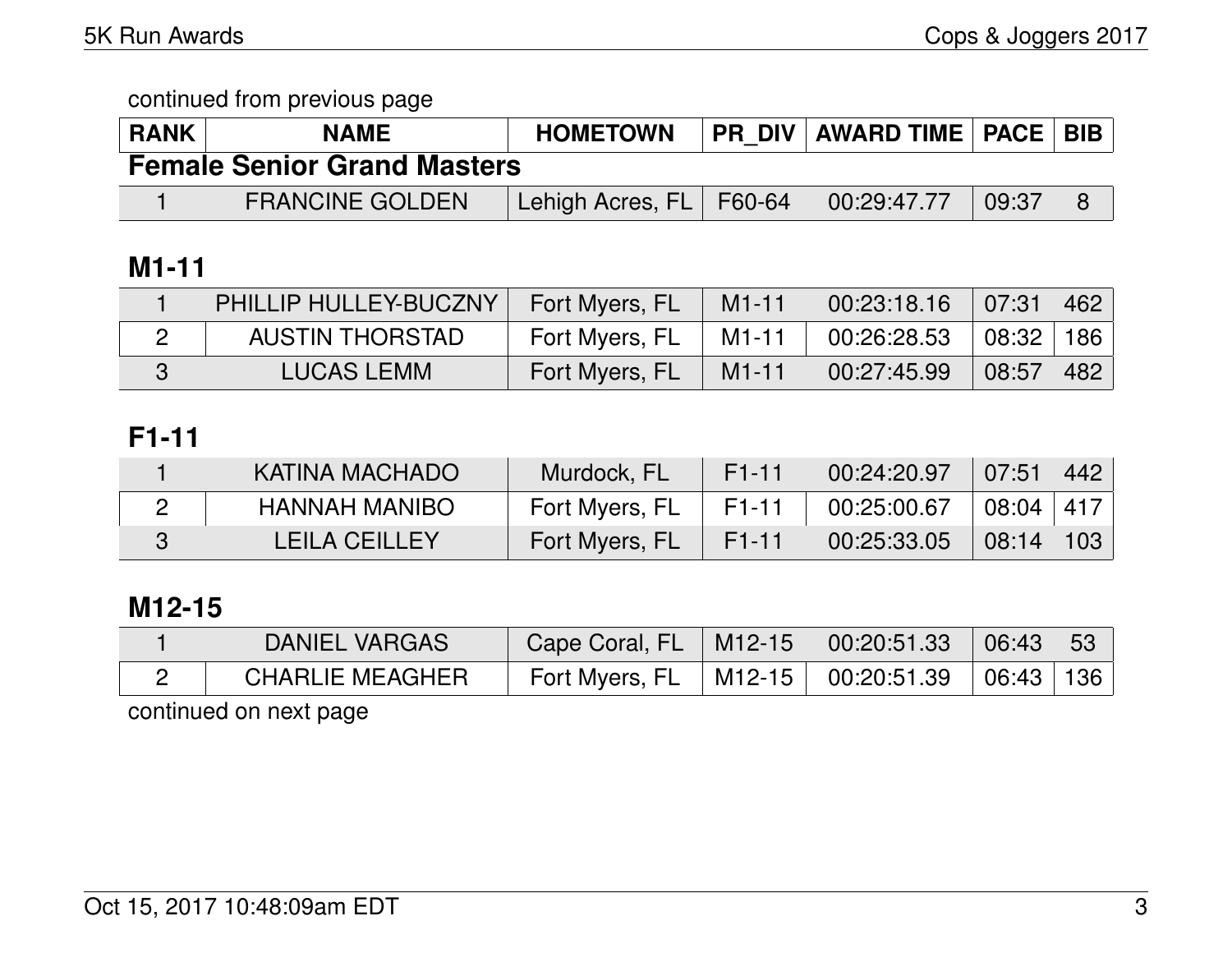| <b>RANK</b> | <b>NAME</b>          | <b>HOMETOWN</b> |          | <b>PR DIV AWARD TIME   PACE   BIB</b>         |  |
|-------------|----------------------|-----------------|----------|-----------------------------------------------|--|
|             | <b>JOSEPH MANIBO</b> | Fort Myers, FL  | $M12-15$ | $\parallel$ 00:20:55.54 $\parallel$ 06:45 416 |  |

# **F12-15**

| <b>DINAH GEILLEY</b>      | Fort Myers, FL | F12-15   | 00:20:59.62 | <del>06:46</del> | $+04$ |
|---------------------------|----------------|----------|-------------|------------------|-------|
| <b>KATIE JOHNSON</b>      | Fort Myers, FL | $F12-15$ | 00:24:42.02 | 07:58            | - 52  |
| ELIZABETH MANIBO          | Fort Myers, FL | $F12-15$ | 00:24:43.26 | 07:58            | 415   |
| <b>DEMITRIA HENDERSON</b> | Cape Coral, FL | $F12-15$ | 00:26:34.32 | 08:34            | 433   |

### **M16-19**

| <b>ZACKERY HARRIS</b> | Labelle, FL                   | $M16-19$ | 00:18:31.62 | $\vert$ 05:58 $\vert$ 470 $\vert$ |     |
|-----------------------|-------------------------------|----------|-------------|-----------------------------------|-----|
| <b>BEN HASSEL</b>     | Bonita Springs, FL            | M16-19   | 00:18:50.04 | 06:04 221                         |     |
| <b>CODY NEWLAND</b>   | Saint James City, FL   M16-19 |          | 00:20:32.52 | 06:37                             | 418 |

# **F16-19**

| <b>ANJOLIE BERNINGER</b> | Fort Myers, FL | $F16-19$            | 00:30:36.25 | 09:52         | 397 |
|--------------------------|----------------|---------------------|-------------|---------------|-----|
| MAKAYLA HAZLETT          | Cape Coral, FL | F <sub>16</sub> -19 | 00:35:36.25 | $11:28$   174 |     |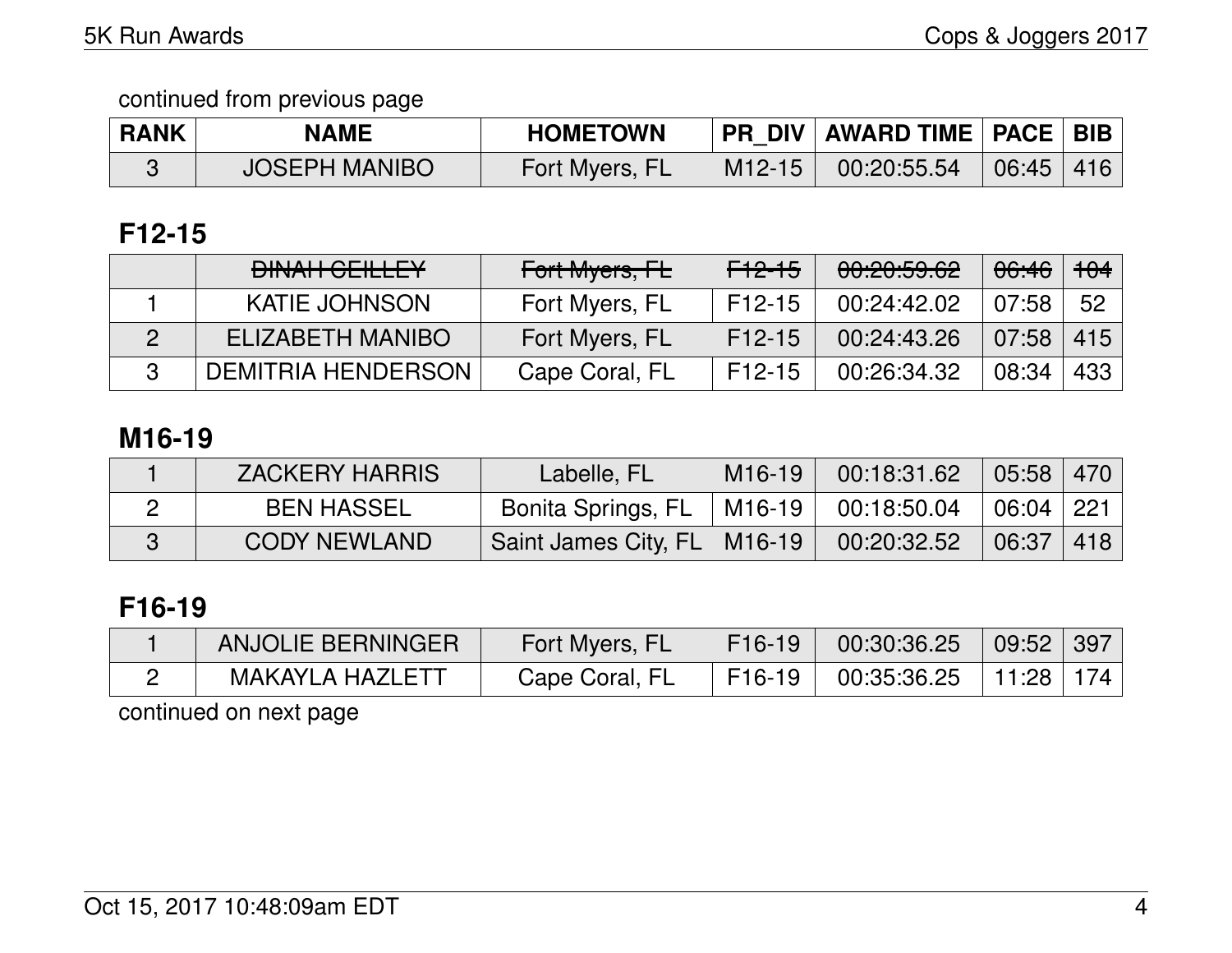| <b>RANK</b> | <b>NAME</b>         | <b>HOMETOWN</b>  |        | PR_DIV   AWARD TIME   PACE   BIB |  |
|-------------|---------------------|------------------|--------|----------------------------------|--|
|             | AUBRIANA TALAMANTEZ | Lehigh Acres, FL | F16-19 |                                  |  |

### **M20-24**

| RYAN STAFFORD        | Fort Myers, FL       | <del>M20-24</del> | 00:17:08.02 | <del>05:31</del> | 483 |
|----------------------|----------------------|-------------------|-------------|------------------|-----|
| <b>AUSTIN MACON</b>  | North Fort Myers, FL | M20-24            | 00:19:27.59 | 06:16            | 459 |
| <b>RICO YORICO</b>   | Waterbury, CT        | M20-24            | 00:20:05.92 | 06:29            | 217 |
| <b>ANDREW BOWSER</b> | Fort Myers, FL       | M20-24            | 00:21:09.17 | 06:49            | 194 |

## **F20-24**

| <b>SOPHIA MAUTE</b>      | Fort Myers, FL | F20-24 | 00:28:19.01 | 09:07 | 48 <sup>°</sup> |
|--------------------------|----------------|--------|-------------|-------|-----------------|
| <b>SAVANNAH ROSS</b>     | Cape Coral, FL | F20-24 | 00:29:27.08 | 09:29 | - 82            |
| <b>COURTNEY KELLIHER</b> | Fort Myers, FL | F20-24 | 00:29:43.47 | 09:35 | -333            |

## **M25-29**

|           | Arcadia, FL    | M25-29 | 00:22:39.27 | 07:18     | 246 |
|-----------|----------------|--------|-------------|-----------|-----|
| RYAN ABER | Fort Myers, FL | M25-29 | 00:22:57.84 | 07:24 368 |     |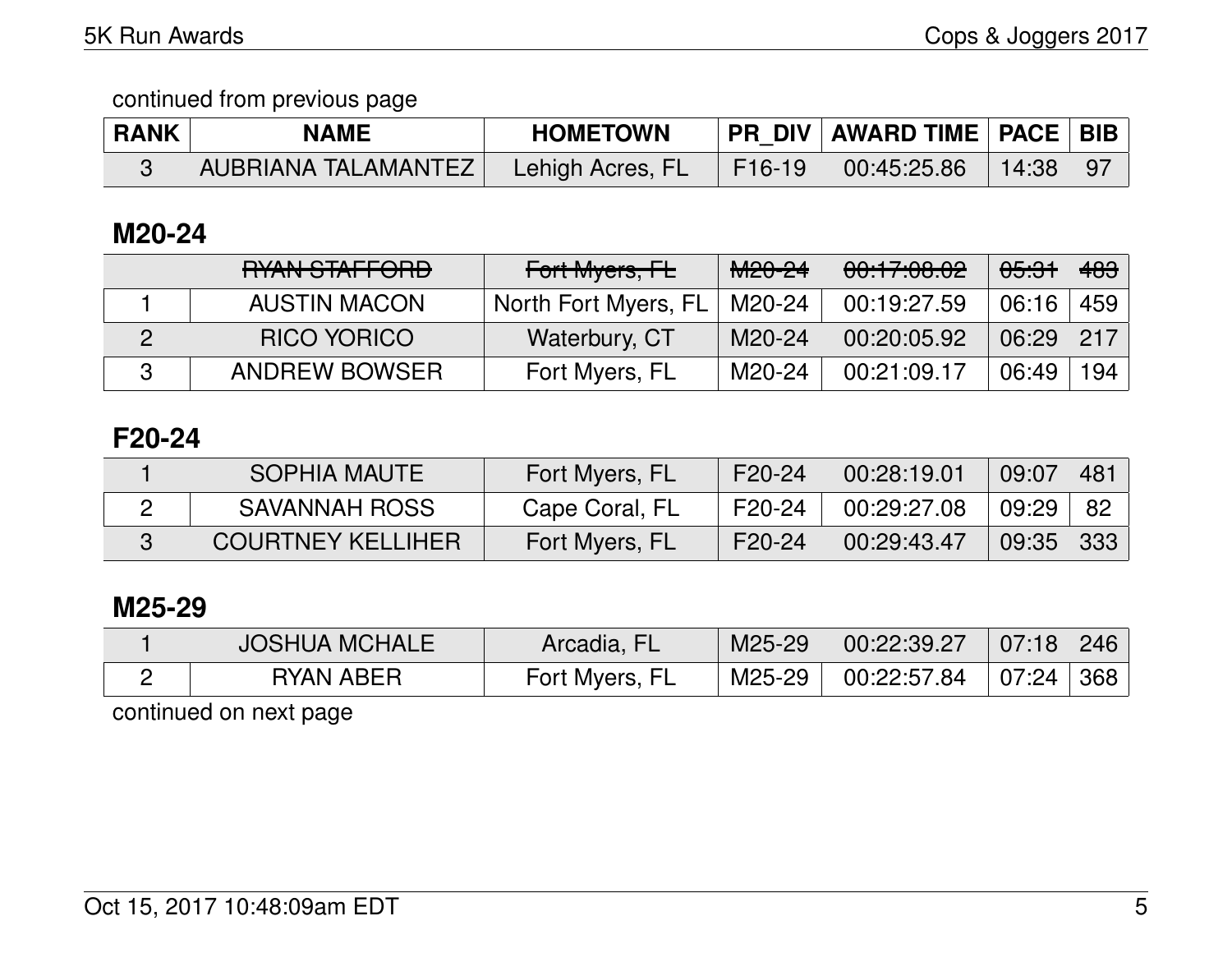| <b>RANK</b> | <b>NAME</b>          | <b>HOMETOWN</b> |               | PR DIV   AWARD TIME   PACE   BIB |  |
|-------------|----------------------|-----------------|---------------|----------------------------------|--|
|             | <b>KEITH SUMMERS</b> | Fort Myers, FL  | $\mid$ M25-29 | $00:24:07.12$ 07:46 243          |  |

## **F25-29**

| <b>HEATHER HESSELGESER</b> | Fort Myers, FL | F25-29 | 00:25:29.61 | 08:13 403     |  |
|----------------------------|----------------|--------|-------------|---------------|--|
| <b>CASSIE MCHALE</b>       | Arcadia, FL    | F25-29 | 00:27:17.29 | 08:47   245   |  |
| ALEXANDRA FIELDS           | Cape Coral, FL | F25-29 | 00:28:37.76 | $09:13$   277 |  |

## **M30-34**

| <b>BEN PIGNATONE</b>  | Estero, FL     | M30-34 | 00:18:23.89 | $05:56$ 284 |  |
|-----------------------|----------------|--------|-------------|-------------|--|
| <b>OSCAR CORREDOR</b> | Fort Myers, FL | M30-34 | 00:18:28.51 | 05:58 379   |  |
| <b>JOHN HALLEY</b>    | Fort Myers, FL | M30-34 | 00:19:29.67 | 06:17   314 |  |

# **F30-34**

| <b>LORI ROBBINS</b>     | Fort Myers, FL              | F30-34 | 00:21:07.12 | $06:48$ 435 |                 |
|-------------------------|-----------------------------|--------|-------------|-------------|-----------------|
| <b>NIKKI GREEN</b>      | Cape Coral, FL              | F30-34 | 00:25:54.96 | 08:21       | 12 <sup>1</sup> |
| <b>BEGÂIJM VERGÂIJL</b> | Lehigh Acres, FL   F30-34 \ |        | 00:27:42.53 | 08:56       | 150             |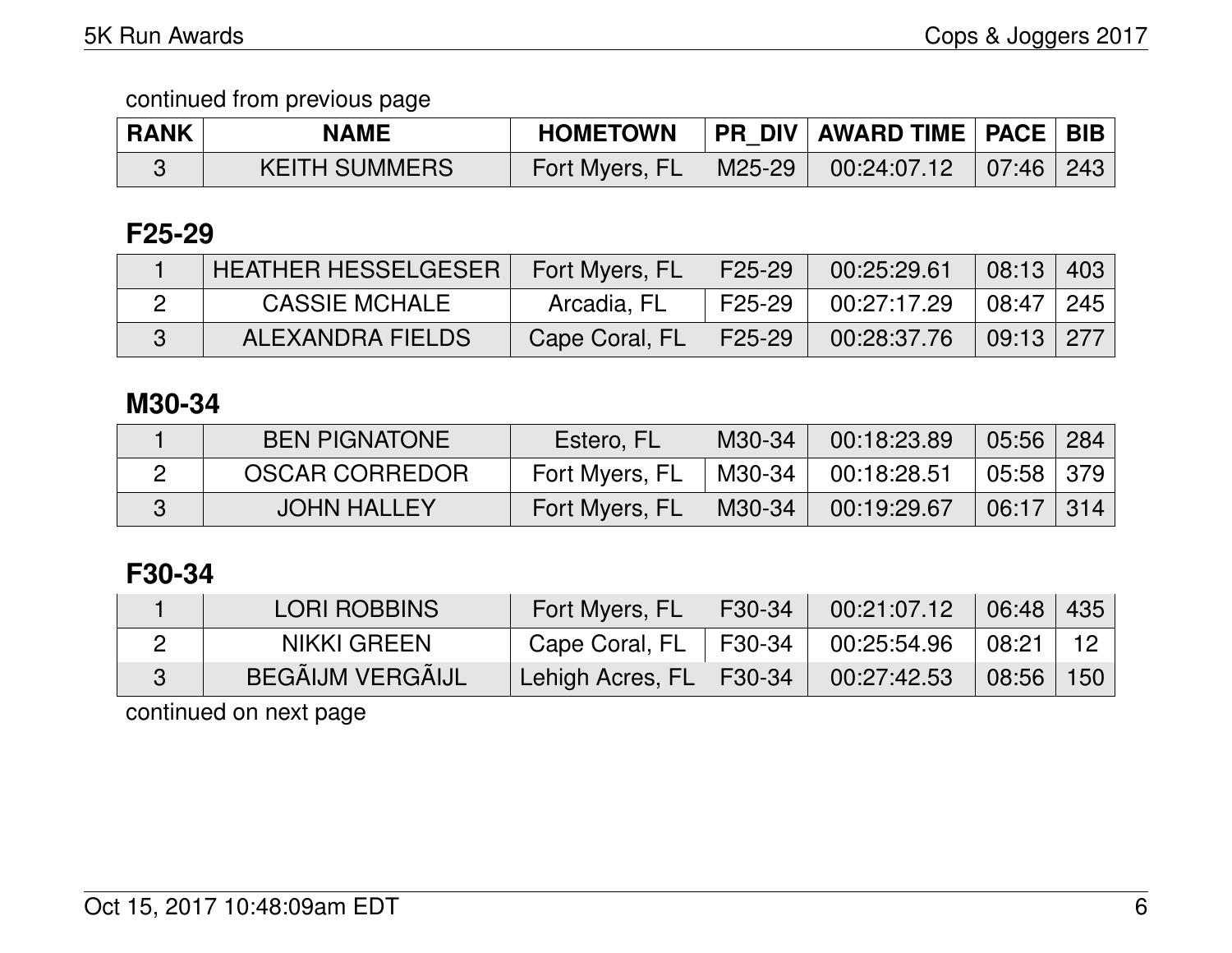|  | 'NJ. | <b>HOMETOWN</b> | $^{\circ}$ DIV $_{\odot}$<br><b>PR</b> | <b>AWARD TIME</b> | <b>PACE</b> | . BIF |
|--|------|-----------------|----------------------------------------|-------------------|-------------|-------|
|--|------|-----------------|----------------------------------------|-------------------|-------------|-------|

## **M35-39**

| <b>BRIAN KELLEY</b>                           | Fort Myers, FL   M35-39 |        | 00:22:45.81 | 07:20     | 146  |
|-----------------------------------------------|-------------------------|--------|-------------|-----------|------|
| JOHANNES RENSSELAER   Fort Myers, FL   M35-39 |                         |        | 00:25:25.83 | 08:12 360 |      |
| WAYNE DEMEYERE                                | Labelle, FL             | M35-39 | 00:25:48.71 | 08:19     | - 31 |

### **F35-39**

| <b>AMY SMITH</b> | Fort Myers, $FL$   F35-39 |        | 00:25:53.12 | $\mid$ 08:20 $\mid$ 449 $\mid$ |    |
|------------------|---------------------------|--------|-------------|--------------------------------|----|
| ANDREA RAINER    | Dorr, MI                  | F35-39 | 00:26:05.98 | 08:25                          | 96 |
| SARAH SCOZZAFAVA | Fort Myers, FL   F35-39   |        | 00:27:29.30 | 08:51                          | 65 |

## **M40-44**

| <b>JEFF EAST</b>    | Fort Myers, FL   M40-44 | 00:20:00.75 | 06:27       | 455 |
|---------------------|-------------------------|-------------|-------------|-----|
| <b>RENE RAMIREZ</b> | Fort Myers, FL   M40-44 | 00:21:03.84 | 06:47   355 |     |
| <b>BEN WINTERS</b>  | Cape Coral, FL   M40-44 | 00:21:37.42 | 06:58       | 445 |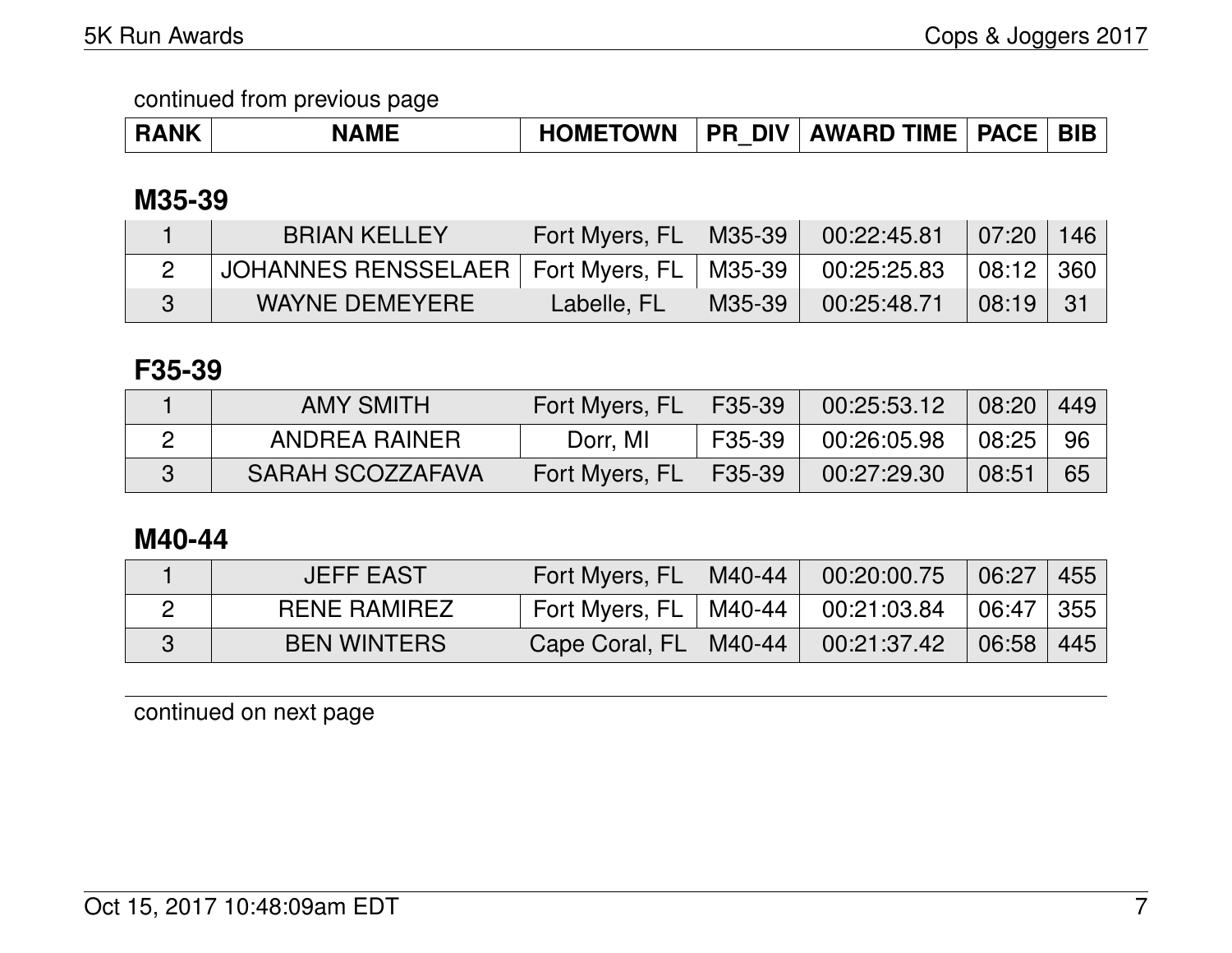| <b>RANK</b>    | <b>NAME</b>            | <b>HOMETOWN</b> | <b>PR DIV</b> | <b>AWARD TIME   PACE  </b> |       | <b>BIB</b> |
|----------------|------------------------|-----------------|---------------|----------------------------|-------|------------|
| F40-44         |                        |                 |               |                            |       |            |
|                | ALEX GEMMA             | $-$ US          | $F40-44$      | 00:22:14.51                | 07:10 | 99         |
|                | <b>SHANTELL FONOCK</b> | Cape Coral, FL  | F40-44        | 00:25:21.98                | 08:10 | 231        |
| $\overline{2}$ | <b>BRENDA WENDLAND</b> | Fort Myers, FL  | F40-44        | 00:27:56.78                | 09:00 | 37         |
| 3              | <b>AMY DREW</b>        | Fort Myers, FL  | F40-44        | 00:28:29.52                | 09:11 | 180        |

### **M45-49**

| GARRETT RASMUSSEN   Fort Myers, FL   M45-49 |                                                     |        | 00:21:06.32             | 06:48 366 |  |
|---------------------------------------------|-----------------------------------------------------|--------|-------------------------|-----------|--|
| <b>JOHN GAMBA</b>                           | Fort Myers, FL   M45-49   00:23:19.35   07:31   458 |        |                         |           |  |
| <b>BREN DARBYSHIRE</b>                      | -. US                                               | M45-49 | $00:23:43.11$ 07:39 349 |           |  |

## **F45-49**

| <b>GINGER BRIEN</b>  | Fort Myers, $FL$   F45-49 |        | 00:25:27.19 | $\mid$ 08:12   262 |  |
|----------------------|---------------------------|--------|-------------|--------------------|--|
| <b>CYNTHIA REYES</b> | ' Cape Coral, FL   F45-49 |        | 00:26:56.32 | 08:41 253          |  |
| EILEEN BRISCOE       | Fort Myers, FL            | F45-49 | 00:27:04.97 | $08:44$ 325        |  |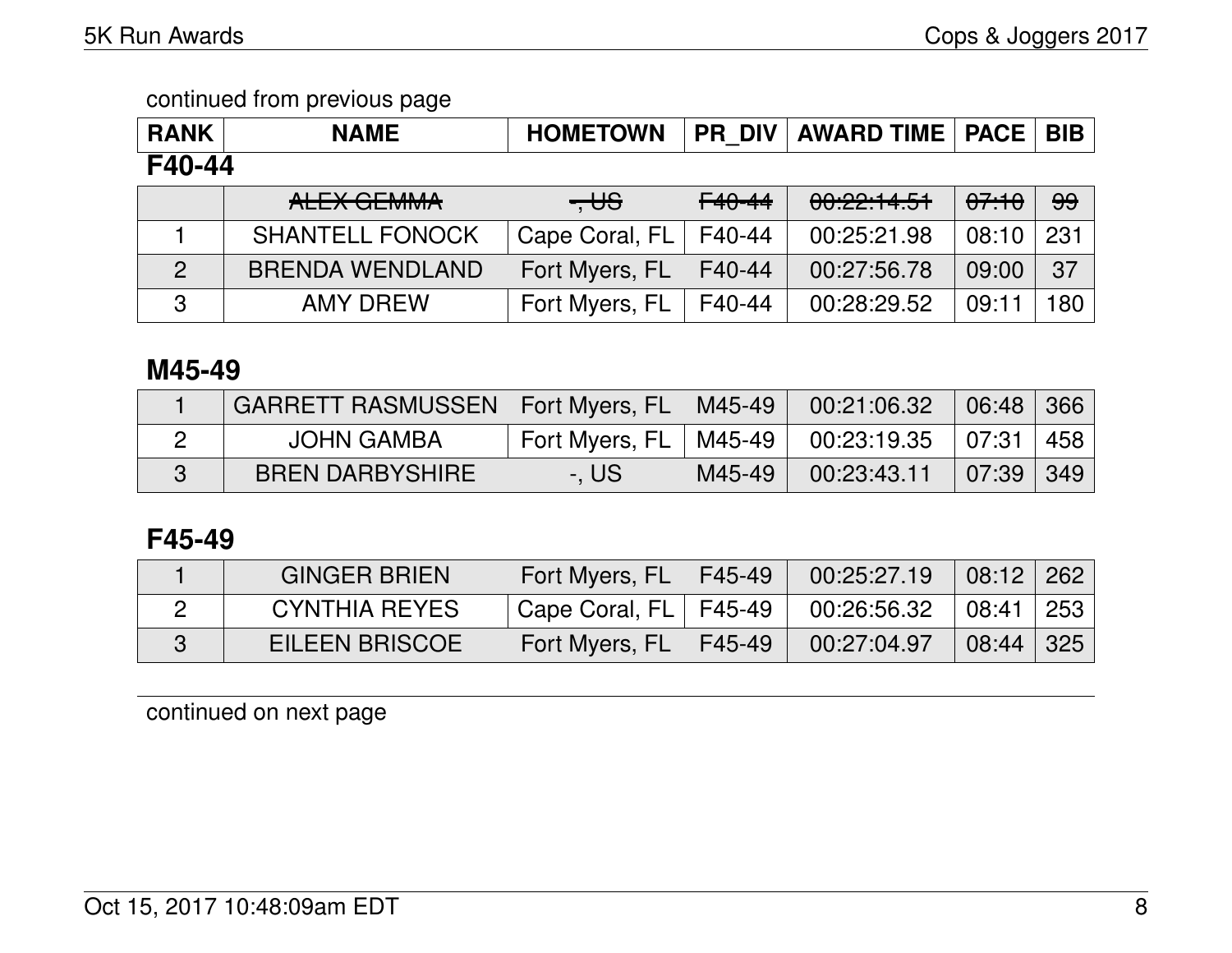| <b>RANK</b>   | <b>NAME</b>               | <b>HOMETOWN</b>  | <b>PR DIV</b>      | <b>AWARD TIME</b>                  | <b>PACE</b>      | <b>BIB</b> |  |
|---------------|---------------------------|------------------|--------------------|------------------------------------|------------------|------------|--|
| M50-54        |                           |                  |                    |                                    |                  |            |  |
|               | <b>JOHN HARRIS</b>        | Fort Myers, FL   | M50-54             | 00:19:52.50                        | 06:24            | 485        |  |
|               | <del>JOSE VELAZQUEZ</del> | Lehigh Acres, FL | M <sub>50-54</sub> | 0.0005102<br><u>UU. LU. JI. LU</u> | <del>06:43</del> | 431        |  |
|               | <b>TIM BARRETT</b>        | Fort Myers, FL   | M50-54             | 00:24:17.70                        | 07:50            | 132        |  |
| $\mathcal{P}$ | <b>JOE MITCHELL</b>       | Fort Myers, FL   | M50-54             | 00:24:34.87                        | 07:55            | 172        |  |
| 3             | <b>MARK VIDRINE</b>       | Fort Myers, FL   | M50-54             | 00:28:20.97                        | 09:08            | 111        |  |

### **F50-54**

| <b>DEBBIE BAILEY</b>                          | Hialeah, FL    | F50-54            | 00:25:43.08 | 08:17            | 456            |
|-----------------------------------------------|----------------|-------------------|-------------|------------------|----------------|
| <u>DETII MUTTED</u><br><del>DE HINOTTER</del> | Cape Coral, FL | <del>F50-54</del> | 00:25:43.47 | <del>08:17</del> | <del>151</del> |
| ELIZABETH VANWART                             | Cape Coral, FL | F50-54            | 00:26:59.72 | 08:42            | 218            |
| <b>HEIDI TALBOTT</b>                          | Cape Coral, FL | F50-54            | 00:29:02.64 | 09:21            | 81             |

## **M55-59**

| <b>PERRY SMALL</b>    | Punta Gorda, FL   M55-59   00:23:05.30   07:26   370 |                              |  |
|-----------------------|------------------------------------------------------|------------------------------|--|
| <b>TIMOTHY WILSON</b> | Naples, FL                                           | M55-59 00:25:08.35 08:06 193 |  |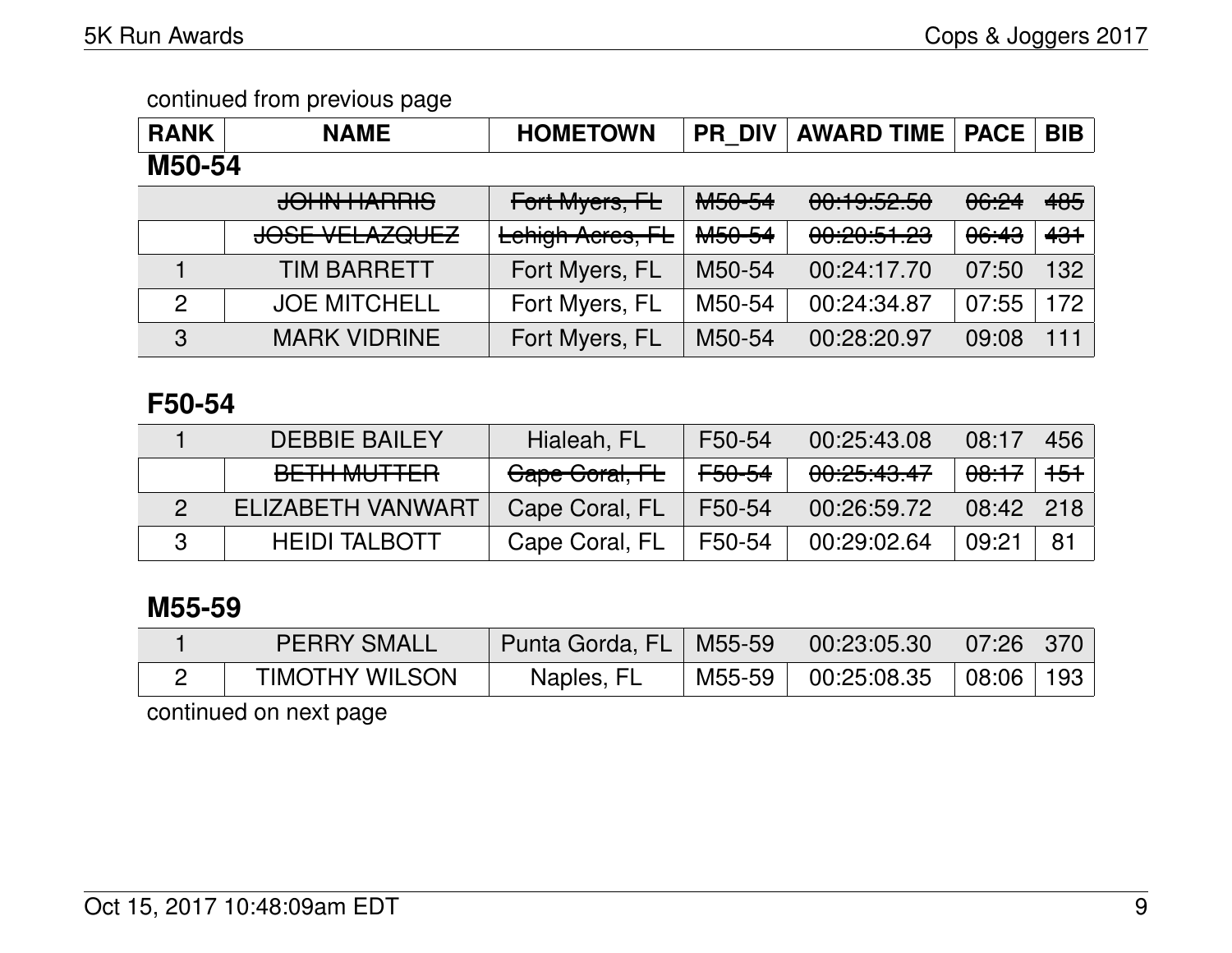| <b>RANK</b> | <b>NAME</b>          | <b>HOMETOWN</b> |        | <b>PR DIV AWARD TIME PACE BIB</b> |           |  |
|-------------|----------------------|-----------------|--------|-----------------------------------|-----------|--|
|             | <b>STEVEN PRIEST</b> | Fort Myers, FL  | M55-59 | 00:27:07.62                       | 08:44 213 |  |

#### **F55-59**

| MELINDA PENSINGER   | Fort Myers, FL | F55-59 | 00:29:30.32 | 09:30   200 |     |
|---------------------|----------------|--------|-------------|-------------|-----|
| ANDREA BERNINGER    | Fort Myers, FL | F55-59 | 00:30:35.30 | 09:51       | 396 |
| <b>THERESA BETZ</b> | Cape Coral, FL | F55-59 | 00:30:58.01 | $09:59$ 372 |     |

## **M60-64**

| <b>PAUL CORBEILLE</b> | Venice, FL            | M60-64 | 00:25:37.93 | 08:16 | 147 |
|-----------------------|-----------------------|--------|-------------|-------|-----|
| <b>EDWARD QUILTER</b> | Cape Coral, FL        | M60-64 | 00:27:23.14 | 08:49 | 124 |
| <b>IAN ROE</b>        | Derby, United Kingdom | M60-64 | 00:28:34.67 | 09:12 | 47  |

## **F60-64**

| <b>EDANQINIE COLDEN</b><br><b>THANUME UULDEN</b> | Lehigh Acres, FL | F60-64 | 0.00.4777<br><u>UU.CJ.47.77</u> | 09:36 | O   |
|--------------------------------------------------|------------------|--------|---------------------------------|-------|-----|
| <b>RHONDA MCNEILUS</b>                           | Sanibel, FL      | F60-64 | 00:33:54.78                     | 10:55 | 263 |
| <b>KAREN KNIFIC</b>                              | Fort Myers, FL   | F60-64 | 00:39:03.99                     | 12:35 |     |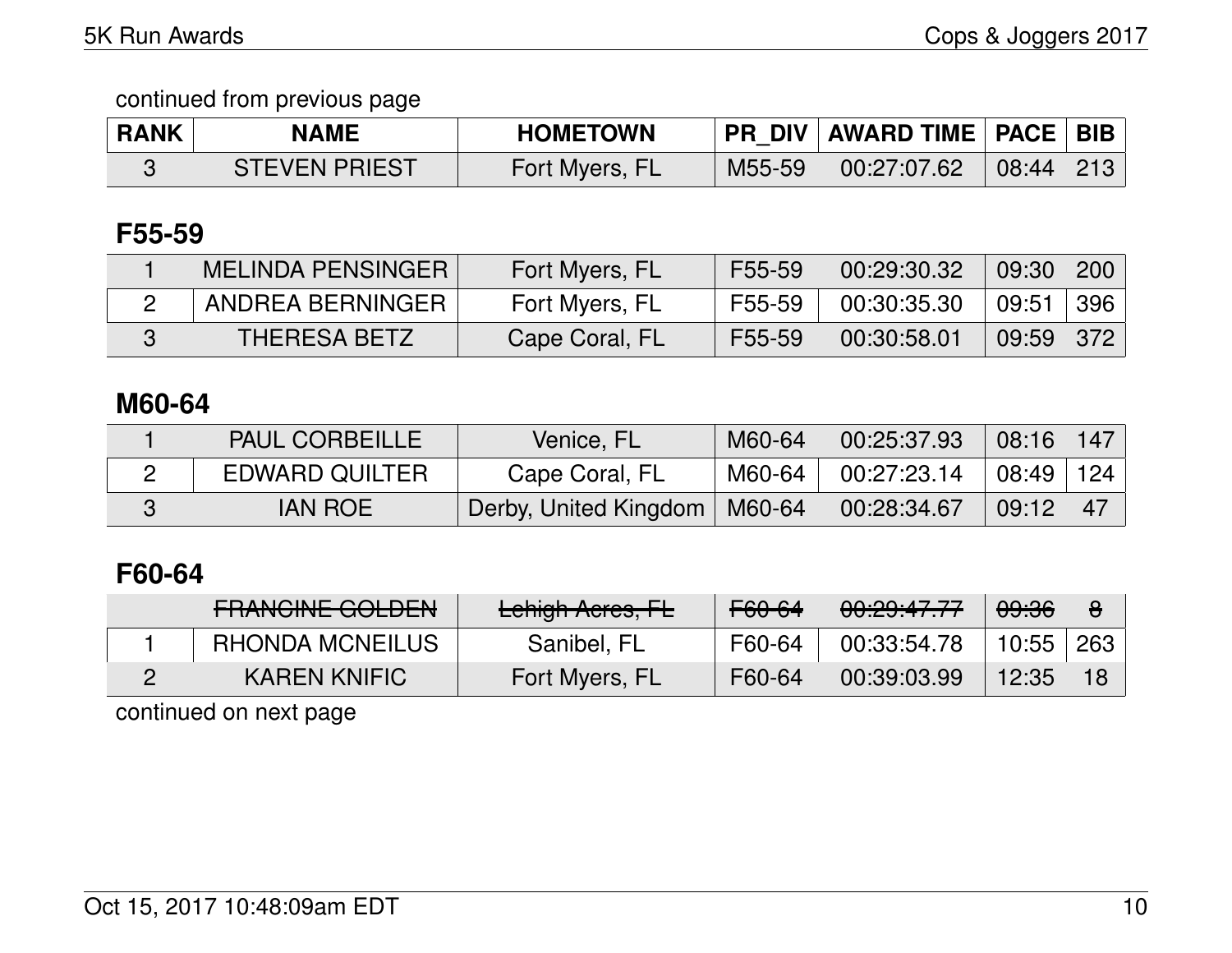| <b>RANK</b> | <b>NAME</b>           | <b>HOMETOWN</b>               | PR_DIV   AWARD TIME   PACE   BIB |                               |  |
|-------------|-----------------------|-------------------------------|----------------------------------|-------------------------------|--|
|             | <b>SHARON SCHULTZ</b> | North Fort Myers, FL   F60-64 | $\vert$ 00:43:34.64 $\vert$      | $\perp$ 14:02 $\parallel$ 203 |  |

### **M65-69**

| <u>IALINI DATEC</u><br><del>JUNIV DATEJ</del> | Captiva, FL     | <b>M65-69</b> | 0.045004<br><b>UU.CT.JU.CT</b> | <del>08:00</del> | 464 |
|-----------------------------------------------|-----------------|---------------|--------------------------------|------------------|-----|
| <b>ROGER TIMM</b>                             | Sanibel, FL     | M65-69        | 00:29:40.12                    | 09:33            | 251 |
| <b>LEE MARSH</b>                              | Punta Gorda, FL | M65-69        | 00:30:55.45                    | 09:58            | 62  |

## **F65-69**

| ANKE STIMPSON HILDRETH   North Fort Myers, FL   F65-69 |                  |        | 00:31:33.22 | $ $ 10:10 $ $ 384 $ $ |       |
|--------------------------------------------------------|------------------|--------|-------------|-----------------------|-------|
| <b>JOANNE TRUSSEL</b>                                  | Lehigh Acres, FL | F65-69 | 00:37:30.46 | │ 12:05 │ 270 │       |       |
| <b>SUZANNE HARRY</b>                                   | Fort Myers, FL   | F65-69 | 00:49:50.42 | 16:03                 | –430∣ |

### **M70-74**

| LOU MARJON           | North Fort Myers, FL          | $\mid$ M70-74 | 00:27:29.69 | $\sqrt{08:}51$ | $\mid$ 304 |
|----------------------|-------------------------------|---------------|-------------|----------------|------------|
| ROCKY MADDEN         | Fort Myers Beach, FL   M70-74 |               | 00:28:40.08 | ∣ 09:14 ∣ 261  |            |
| <b>MIKE MCGINNIS</b> | Fort Myers, FL                | M70-74        | 00:30:59.54 | 09:59          | - 68       |